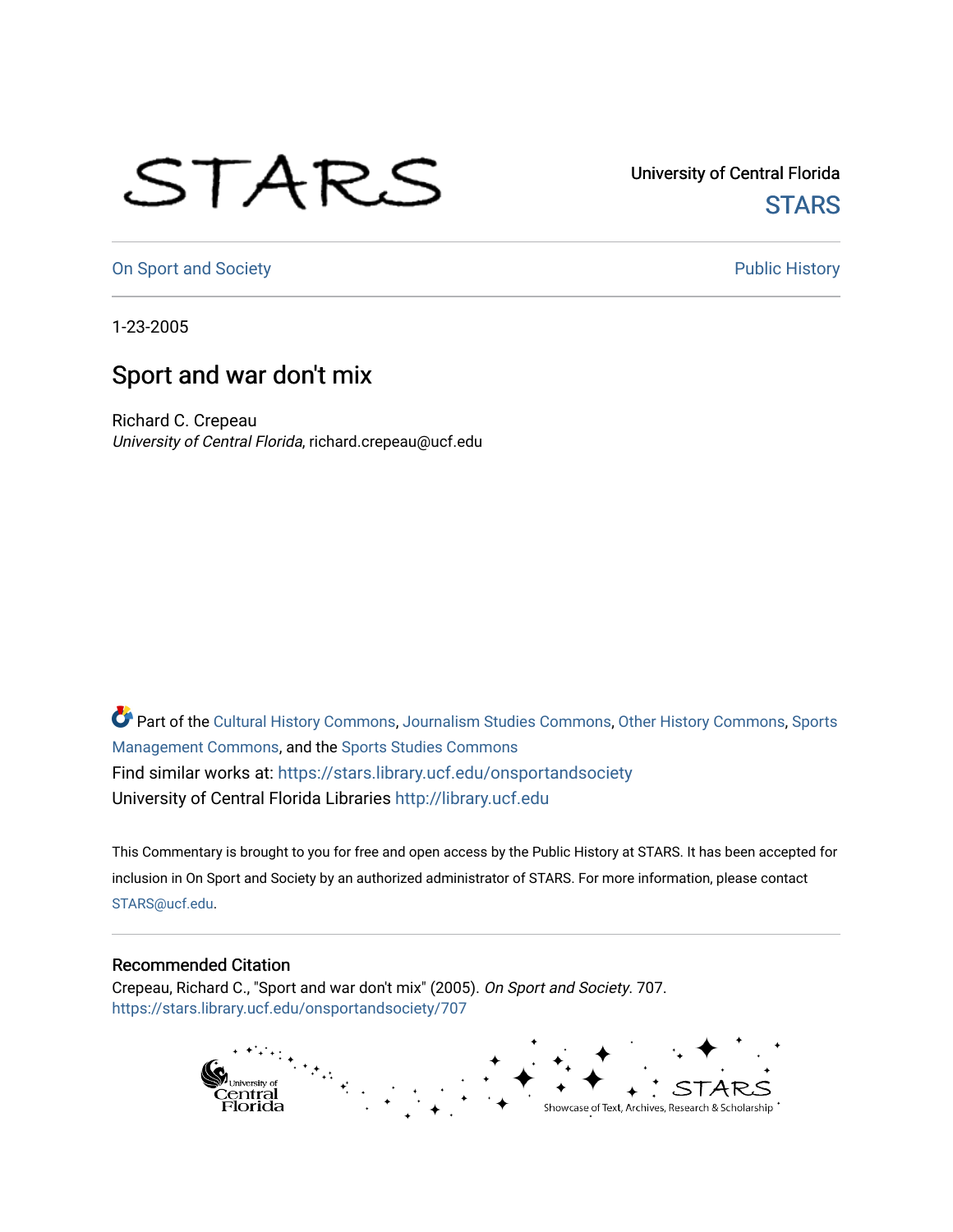## SPORT AND SOCIETY FOR H-ARETE Sport and war don't mix JANUARY 23, 2005

The Army-Navy football game this year opened when the President of the United States tossed a coin brought in from Fallujah for the ceremony. Much to my surprise there was little comment on the coin, or the story of what led to it being chosen for such an honor. Clearly what we have here is another mixing of the idols of war and the idols of the playing field, a potent mix in many quarters. Teddy Roosevelt found football appealing as a candidate to serve as James' "Moral Equivalent of War," as have many others over the past century. He would have like the touch of having a coin from Fallujah.

I must say that I still find it impossible to draw a precise connection between military action and sport as commensurate human endeavors. The connection has been made for quite some time now, although the connection is more often than not displayed by a convergence of militant patriotism and sport. The playing of the national anthem before sporting events has been a practice going back to the time before the Star Spangled Banner was the national anthem. Baseball in particular has tried to associate itself with patriotism and democracy, both in time of peace and time the time of war, ever since baseball's leaders first made the claim that it was the National Pastime.

Connections have repeatedly been drawn between physical and mental development through sport, and physical and mental readiness for military action. The British talked of having won its great battles on the playing fields of Eton. Football in America has long been described in military vocabulary replete with military metaphors. The physical training regimens of World War II stressed sporting activity for both physical and mental training with football and wrestling held to be most useful. Descriptions of the athlete as warrior have been common enough through the years.

More obvious and more public have been the patriotic displays put on by sports organizations which no doubt have a mix of motives from the idealistic and patriotic to the cynical. One is drawn to such displays as the use of a flag the size of New Jersey at NFL games. This is punctuated by the fly over of military aircraft coinciding with the last note of the national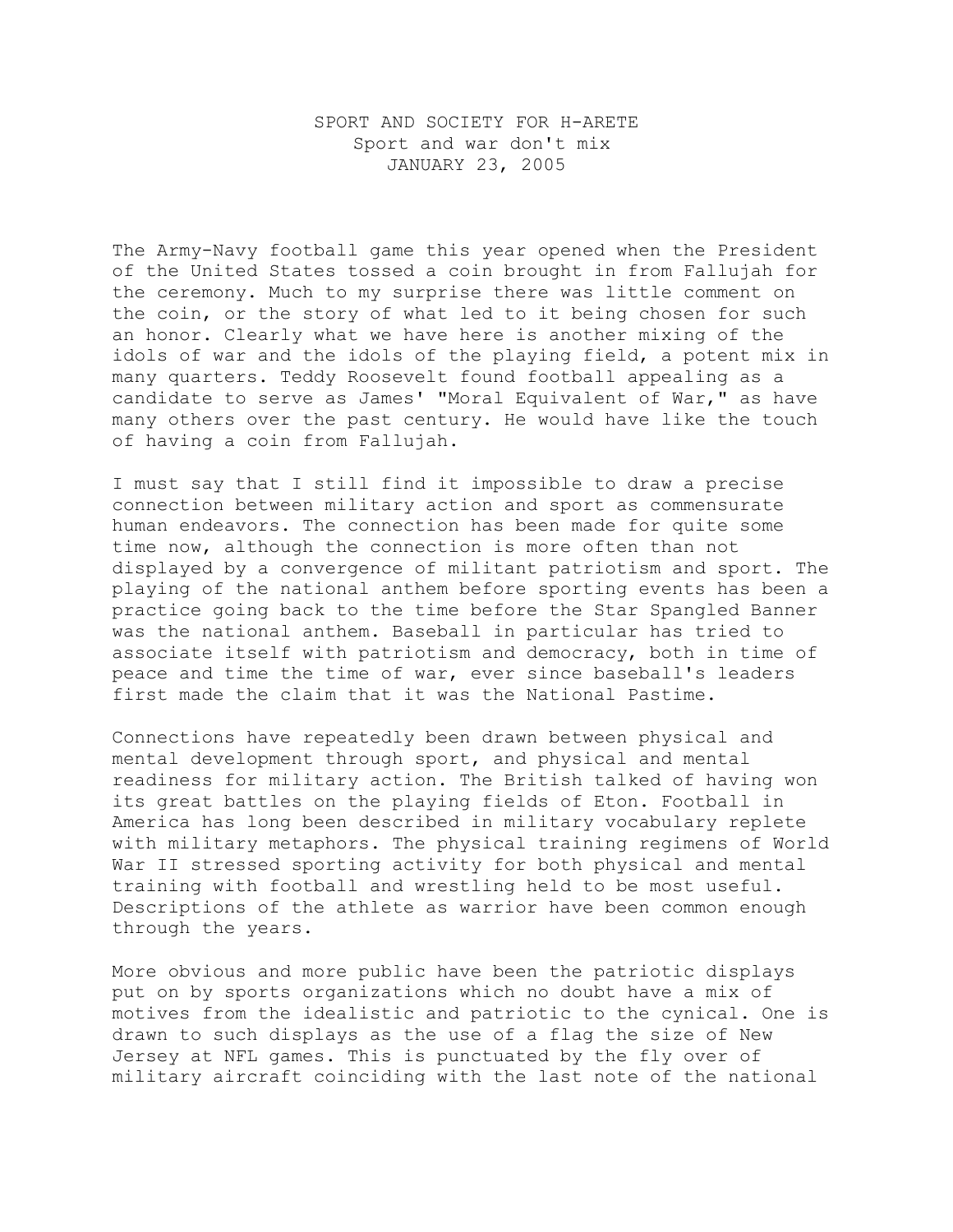anthem, something that produces a powerful rush of emotion in the crowd.

In point of fact few sporting events escape the attention of the patriots as an opportunity to promote a foreign policy and military agenda whose wisdom is in question. The Vietnam Era was saturated with this motif. The upcoming Super Bowl promises to be another orgy of emotional manipulation designed to promote the war agenda of George W. Bush although that will be subtext to the phrases, "Support the troops" and "protecting freedom."

It was about a month ago that I was watching a college basketball game from Louisville. The Cardinal was involved in one of those classic intrastate rivalry games that often produce excellent basketball amidst high emotions. This game did not disappoint in that respect, as it was filled with high drama engendered by a major comeback. What stayed with me from the telecast was not the game itself, or even the power of the atmosphere, but something more troubling.

One of the major features of the game was a video hookup by which, less than a week before Christmas, family members could meet with loved ones serving in Iraq in the American armed forces. Troops from Kentucky and Southern Indiana were gathered at two bases in Iraq to watch the UK-Louisville basketball game and have the opportunity for video communication with family members who attended the game. In all some thirty families enjoyed these fifteen-minute opportunities. It was a heartwarming experience for all involved and tears flowed across the smiling faces.

This program of video linkages is sponsored by Freedom Calls Foundation and each such event runs in the neighborhood of \$350,000 with costs paid by donations from individuals, from the networks such as ESPN in this case, and the Pentagon. Providing such an opportunity to families and relatives, and of course to the soldiers themselves, is certainly a worthy endeavor and one that I applaud.

To feature this endeavor within the body of an intercollegiate basketball game and telecast is not as obviously worthy. For those who oppose this war and mourn the continuing havoc it is wrecking upon Iraq as well as the sacrifice of American and Iraqi lives the worthiness seems remote. For those who regard the continuing war as a misbegotten adventure in foreign policy hubris or for those who doubt the wisdom of spending millions of dollars of day in Iraq, the staging of this event for television